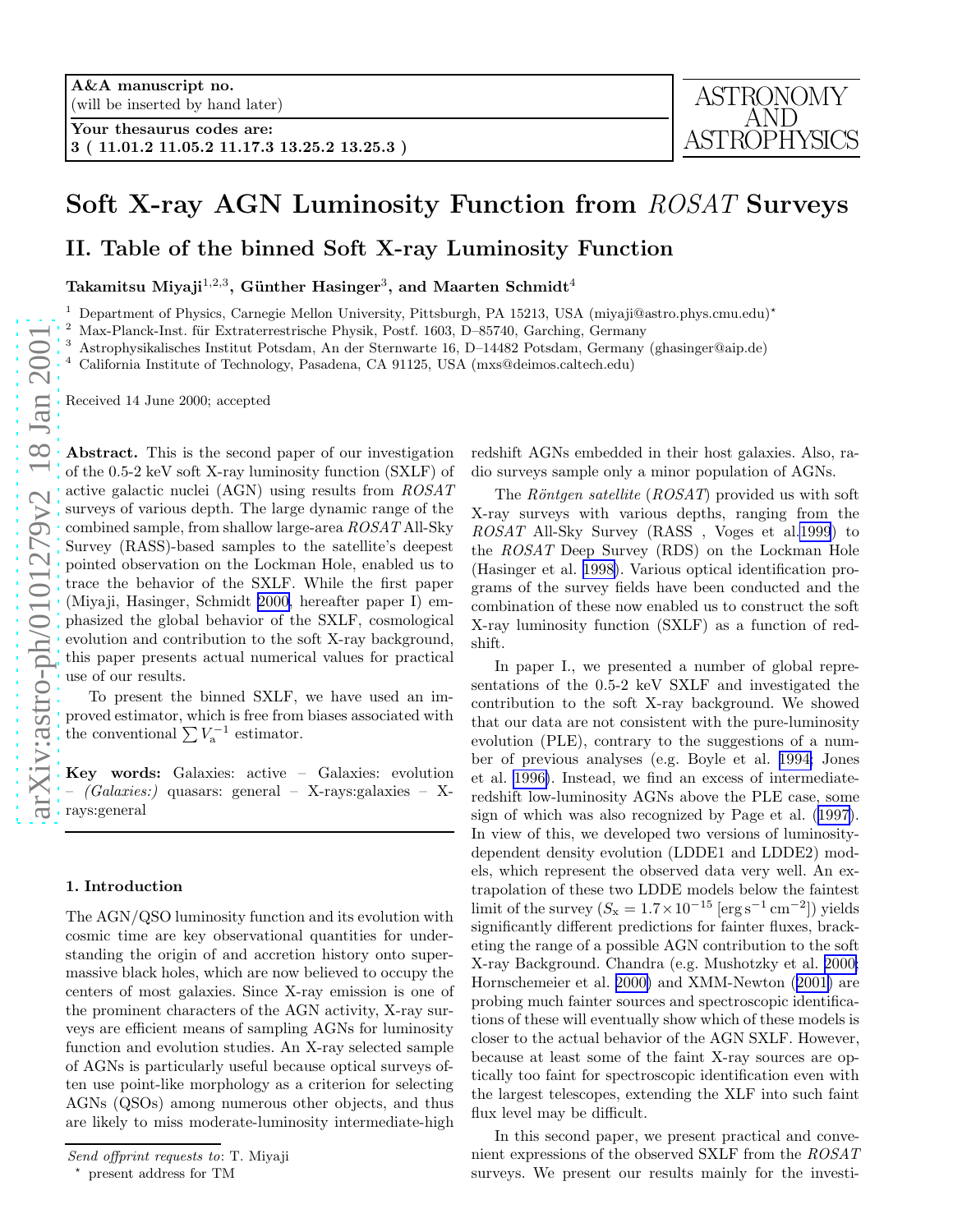| Survey <sup>a</sup> | $S^{\lim}_{x14}$                                   | Area                | No. $of^5$ |
|---------------------|----------------------------------------------------|---------------------|------------|
|                     | $10^{-14}$ [erg s <sup>-1</sup> cm <sup>-2</sup> ] | $\deg^2$            | AGNs       |
| <b>RBS</b>          | $\approx 250$                                      | $2.0 \times 10^{4}$ | 216        |
| $SA-N$              | $\approx 13$                                       | 685.                | 130        |
| <b>RIXOS</b>        | 3.0                                                | 15.                 | 205        |
| <b>NEP</b>          | 1.0                                                | 0.21                | 13         |
| UKD                 | 0.5                                                | 0.16                | 29         |
| RDS-Marano          | 0.5                                                | 0.20                | 30         |
| RDS-LH              | $0.17 - 0.9$                                       | 0.30                | 68         |

<span id="page-1-0"></span>Table 1. *ROSAT* Surveys used in the Analysis

<sup>a</sup> Abbreviations – RBS: The  $ROSAT$  Bright Survey (Fischer et al. [1998](#page-5-0); Schwope et al. [2000\)](#page-6-0), SA-N: The Selected Area-North (Zickgraf et al. [1997;](#page-6-0) Appenzeller et al. [1998](#page-5-0)), RIXOS: The ROSAT International X-ray Optical Survey (Mason et al. [1999\)](#page-6-0), NEP: The North Ecliptic Pole Survey (Bower et al. [1996](#page-5-0)); UKD: The UK Deep Survey (McHardy et al. [1998](#page-6-0)), RDS-Marano: The ROSAT Deep Survey – Marano field (Zamorani et al. [1999,](#page-6-0) RDS-LH: The ROSAT Deep Survey – Lockman Hole (Hasinger et al. [1998;](#page-5-0) Schmidt et al. [1998;](#page-6-0) Lehmann et al. [1999](#page-5-0)).  $^{\rm b}$  Excluding AGNs with  $z < 0.015$ .

gators who are interested in particular redshift regimes and/or comparing their models with observations. For this purpose, we show convenient analytical expressions in several redshift intervals separately. These give more accurate representations of the data in the redshift ranges of interest than those presented in paper I. We also tabulate the numerical values of the binned SXLF using an improved estimator.

We use a Hubble constant  $H_0 = 50 h_{50}$  $[\text{km}\,\text{s}^{-1}\,\text{Mpc}^{-3}]$ . The  $h_{50}$  dependences are explicitly shown. We calculate the results with common sets of cosmological parameters:  $(\Omega_{\rm m}, \Omega_{\Lambda}) = (1.0, 0.0), (0.3, 0.0).$ and  $(\Omega_{\rm m}, \Omega_{\Lambda}) = (0.3, 0.7)$ . The symbol "Log" represents the base-10 logarithm.

## 2. The summary of the sample

We have used soft X-ray sources identified with AGNs with redshift information from a combination of *ROSAT* surveys in various depths/areas from a number of already published and unpublished sources. Detailed description of the definition of the sample, *ROSAT* countrate-to-flux conversion, and survey area are shown in paper I. The summary of the samples, which is a duplicate of Table 1. of paper I with updated references, is shown in Table 1. The details of the nature and completeness of each sample were discussed in paper I. The limiting flux versus survey area relation were also shown in paper I.

# 3. The SXLF estimation

As in paper I, we present the SXLF in the *observed* 0.5-2 keV band, i.e., in the  $0.5(1+z)-2(1+z)$  keV range in the object's rest frame. This is equivalent to assuming an energy index of 1. Thus no K-correction was applied for our expressions presented here. The reasons for this choice are explained in detail in paper I. This choice is particularly important for this paper, which is intended to be used as observational constraints for population-synthesis-type models (e.g. Madau et al.[1994;](#page-6-0) Comastri et al. [1995;](#page-5-0) Gilli et al. [\(1999,2000](#page-5-0)); Miyaji et al. [2000\)](#page-6-0) with various spectral assumptions. Because of that, it is more useful to provide quantities in a model-independent form rather than applying a particular version of model-dependent K-corrections. By presenting in this manner, one can avoid the difficulty of reverse K-correcting and re-applying new K-corrections when the new results from *Chandra* and *XMM* provide better knowledge of the X-ray spectra of the population.

### *3.1. Analytical expressions*

First, we find a smooth analytical function for each redshift bin using a Maximum-likelihood fitting. The absolute goodness of the resulting expression can then be tested by one- and two-dimensional Kolgomorov-Smirnov tests (hereafter, 1D-KS and 2D-KS tests respectively; Press et al[.1992;](#page-6-0) Fasano & Franceschini [1987](#page-5-0)). See paper I for detailed description of these methods. These fittings and tests can be applied to unbinned data sets thus are free from artifacts and biases from binning.

For an analytical expression, we use the *smoothed twopower-law* formula, as we did in paper I. Here, we fit the data in narrow redshift bins and thus evolution in each redshift bin is assumed to be a pure density evolution form:

$$
\frac{\mathrm{d}\ \Phi\left(L_{\mathrm{x}},z\right)}{\mathrm{d}\ \mathrm{Log}\ L_{\mathrm{x}}} = A\ \left[ \left(\frac{L_{\mathrm{x}}}{L_{*}}\right)^{\gamma_{1}} + \left(\frac{L_{\mathrm{x}}}{L_{*}}\right)^{\gamma_{2}}\right]^{-1} \cdot \left(\frac{1+z}{1+z_{\mathrm{c}}}\right)^{p}, (1)
$$

where  $z_c$  is the central redshift of the bin. For the highest redshift bin where the "break" is not apparent, we have used a single power-law form by neglecting the first term in the square bracket in Eq.1.

The luminosity range of the fit is from Log  $L_x=41.7$ to the maximum available luminosity in the sample. As shown below and in paper I, the SXLF below the minimum luminosity has a significant excess above the smooth extrapolation. This excess smoothly connects with the SXLF of the non-AGN population (e.g. Hasinger et al. [1999\)](#page-5-0) and the X-ray emission may be significantly contaminated by non-AGN activities.

The set of parameters which give the best fit for each redshift bin are shown in Table [2](#page-2-0) along with the results of the 1D- and 2D- KS tests (see the notes of the table). The parameter errors correspond to a likelihood change of 2.7 (90% confidence errors). In any case, Eq. 1 gives a statistically satisfactory expression for all redshift bins.

# 3.2. The  $\sum V_{\rm a}^{-1}$  Method

The  $\sum V_{\rm a}^{-1}$  estimator, which is a generalized version of the original  $\sum V_{\text{max}}^{-1}$  estimator (Schmidt [1968\)](#page-6-0) applied to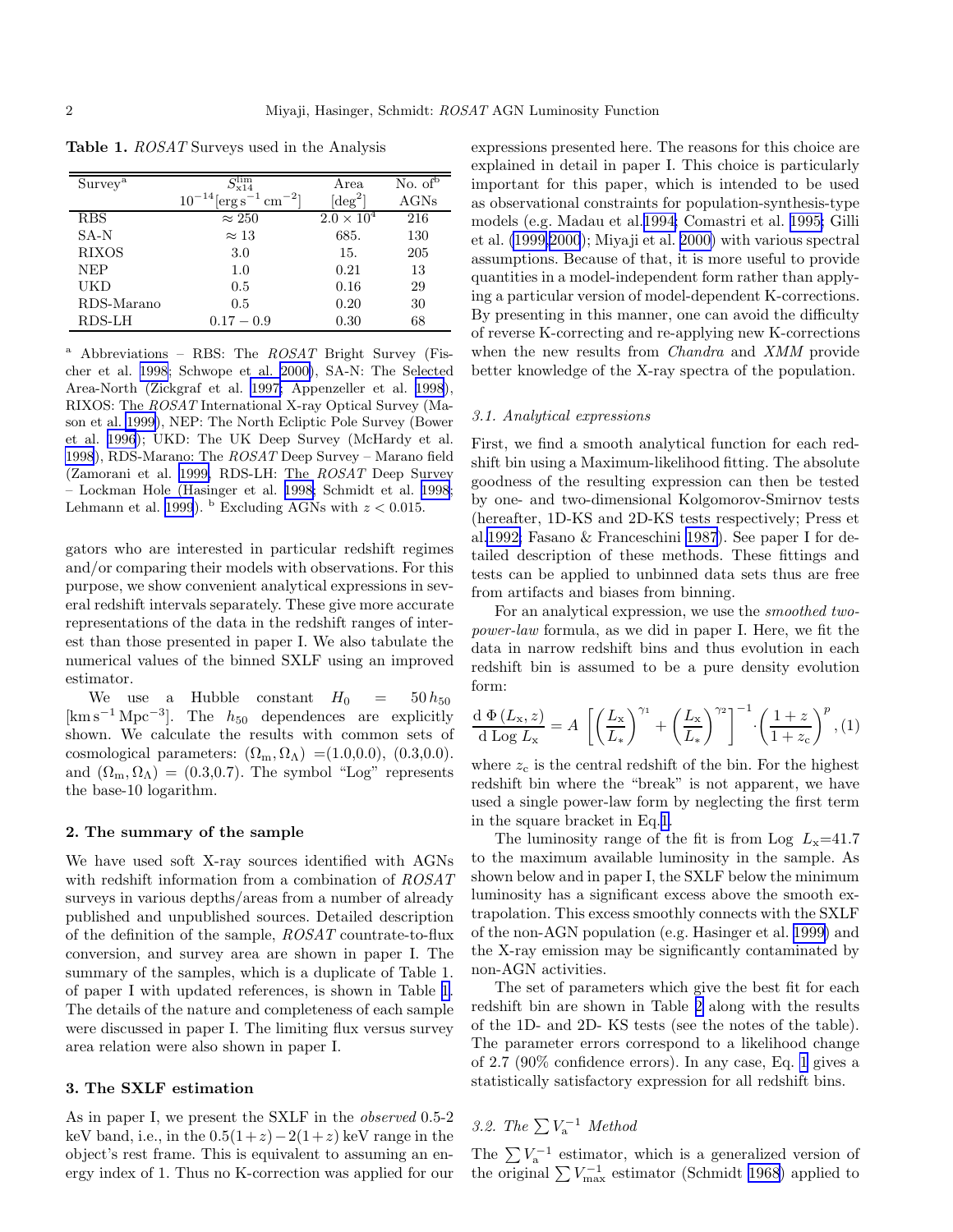| $z$ -range                                             | $z_c$ | N   | $A^a$                           | $L^{\rm a}_*$                                    | $\gamma_1$                                              | $\gamma_2$                                 | $\boldsymbol{p}$                                 | $KS$ -prob $b$   |  |
|--------------------------------------------------------|-------|-----|---------------------------------|--------------------------------------------------|---------------------------------------------------------|--------------------------------------------|--------------------------------------------------|------------------|--|
| (1.0, 0.0)<br>$(\Omega_{\rm m},\Omega_\Lambda)$<br>$=$ |       |     |                                 |                                                  |                                                         |                                            |                                                  |                  |  |
| $0.015 - 0.2$                                          | 0.1   | 269 | $(2.12 \pm 0.23) \cdot 10^{-6}$ | $0.60^{+0.68}_{-0.32}$                           | $0.59^{+0.23}_{-0.29}$                                  | $2.1^{+0.4}_{-0.3}$                        | $4.22_{-2.61}^{+2.53}$                           | 0.99,0.68,0.61   |  |
| $0.2 - 0.4$                                            | 0.3   | 113 | $(3.72 \pm 0.63) \cdot 10^{-6}$ | $0.89^{+\check{1},\check{2}\check{0}}$           | $0.67^{+\check{0}.\tilde{3} \check{0}}$<br>$-0.38$      | $2.5^{+0.4}_{-0.2}$<br>$-0.3$              | $5.25^{+3.48}_{-2.72}$                           | 0.93, 0.56, 0.72 |  |
| $0.4 - 0.8$                                            | 0.6   | 99  | $(1.55 \pm 0.28) \cdot 10^{-5}$ | $0.89_{-0.46}^{+0.46}$<br>$0.54_{-0.29}^{+0.85}$ | $0.33_{-0.87}^{+0.52}$                                  | $2.2^{+0.3}_{-0.2}$                        | $5.25_{-3.51}^{+3.51}_{-2.29}$                   | 0.85, 0.85, 0.57 |  |
| $0.8 - 1.6$                                            | 1.2   | 135 | $(1.75 \pm 0.27) \cdot 10^{-5}$ | $1.48^{+1.14}_{-0.56}$                           | $0.40^{+0.41}_{-0.53}$                                  | $2.4^{+0.2}_{-0.2}$<br>$-0.2$              | $4.07^{+\overline{1}.\overline{3}3}_{-1.34}$     | 0.99, 0.96, 0.83 |  |
| $1.6 - 2.3$                                            | 2.2   | 44  | $(3.75 \pm 1.02) \cdot 10^{-5}$ | $1.2(*)$                                         | $0.0(*)$                                                | $2.1^{+0.2}_{-0.2}$                        | $0(*)$                                           | 0.27, 0.36, 0.19 |  |
| $2.3 - 4.6$                                            | 3.0   | 25  | $(3.93 \pm 1.41)\cdot 10^{-5}$  | $1.0(*)$                                         |                                                         | $1.9^{+0.2}_{-0.2}$                        | $0(*)$                                           | 0.72,0.99,0.64   |  |
|                                                        |       |     |                                 | $(\Omega_{\rm m},\Omega_\Lambda)$<br>$\!\!=\!\!$ | (0.3, 0.0)                                              |                                            |                                                  |                  |  |
| $0.015 - 0.2$                                          | 0.1   | 269 | $(2.07 \pm 0.23) \cdot 10^{-6}$ | $0.59^{+0.71}_{-0.32}$                           | $0.59^{+0.23}_{-0.30}$                                  | $2.1^{+0.4}_{-0.3}$                        | $4.13^{+2.56}_{-2.63}$                           | 0.99, 0.60, 0.54 |  |
| $0.2 - 0.4$                                            | 0.3   | 113 | $(3.33 \pm 0.56) \cdot 10^{-6}$ | $0.93_{-0.49}^{+1.30}$                           | $0.67^{+0.31}_{-0.39}$                                  | $2.4^{+0.4}_{-0.3}$                        | $5.31^{+3.49}_{-3.51}$                           | 0.99, 0.53, 0.79 |  |
| $0.4 - 0.8$                                            | 0.6   | 99  | $(1.03 \pm 0.19) \cdot 10^{-5}$ | $0.69^{+\check{1}.\check{0}7}_{\circ}$           | $0.37^{+\check{0}.\check{5}0}_{\circ\circ\circ}$        | $2.3^{+0.3}_{-0.2}$                        | $5.90_{-2.28}^{+2.28}$                           | 0.97, 0.81, 0.57 |  |
| $0.8 - 1.6$                                            | 1.2   | 135 | $(9.28 \pm 1.44) \cdot 10^{-6}$ | $0.09-0.362.14+1.67-0.83$                        | $0.37_{-0.80}^{+0.80}$<br>$0.42_{-0.52}^{+0.40}$        | $2.3_{-0.2}^{+0.2}$<br>$2.4_{-0.2}^{+0.2}$ | $4.13_{-1.34}^{+1.34}$                           | 0.98, 0.97, 0.72 |  |
| $1.6 - 2.3$                                            | 2.2   | 44  | $(1.90 \pm 0.51) \cdot 10^{-5}$ | $1.8(*)$                                         | $0.0(*)$                                                | $2.1^{+0.2}_{-0.1}$                        | $0(*)$                                           | 0.19, 0.41, 0.15 |  |
| $2.3 - 4.6$                                            | 3.0   | 25  | $(5.00 \pm 1.80) \cdot 10^{-5}$ | $1.0(*)$                                         | .                                                       | $1.9^{+0.2}_{-0.2}$                        | $0(*)$                                           | 0.64, 0.96, 0.75 |  |
| $(\Omega_{\rm m},\Omega_\Lambda)$<br>(0.3,0.7)<br>$=$  |       |     |                                 |                                                  |                                                         |                                            |                                                  |                  |  |
| $0.015 - 0.2$                                          | 0.1   | 269 | $(1.58 \pm 0.17) \cdot 10^{-6}$ | $0.71^{+0.86}_{-0.39}$                           | $0.62^{+0.22}_{-0.29}$                                  | $2.1^{+0.4}_{-0.3}$                        | $3.79^{+2.56}_{-2.64}$<br>$4.95^{+3.49}_{-3.51}$ | 0.99, 0.54, 0.61 |  |
| $0.2 - 0.4$                                            | 0.3   | 113 | $(2.40 \pm 0.41) \cdot 10^{-6}$ | $1.09_{-0.58}^{+1.53}$                           | $0.67^{+0.30}_{-0.39}$                                  | $2.4^{+0.4}_{-0.3}$                        |                                                  | 0.97,0.56,0.82   |  |
| $0.4 - 0.8$                                            | 0.6   | 99  | $(6.71 \pm 1.22) \cdot 10^{-6}$ | $0.85_{-0.46}^{+1.41}$                           |                                                         |                                            | $5.69_{-2.27}^{+2.28}$                           | 0.96, 0.81, 0.60 |  |
| $0.8 - 1.6$                                            | 1.2   | 135 | $(5.68 \pm 0.88) \cdot 10^{-6}$ | $2.69^{+2.07}_{-1.04}$                           | $0.36^{+0.51}_{-0.87}_{-0.39}$<br>0.43 <sup>+0.39</sup> | $2.2^{+0.3}_{-0.2}$<br>$2.4^{+0.2}_{-0.2}$ | $4.10^{+1.33}_{-1.34}$                           | 0.98, 0.97, 0.74 |  |
| $1.6 - 2.3$                                            | 2.2   | 44  | $(1.34 \pm 0.36) \cdot 10^{-5}$ | $2.0(*)$                                         | $0.0(*)$                                                | $2.1^{+0.1}_{-0.1}$                        | $0(*)$                                           | 0.14, 0.40, 0.16 |  |
| $2.3 - 4.6$                                            | 3.0   | 25  | $(4.25 \pm 1.53) \cdot 10^{-5}$ | $1.0(*)$                                         | .                                                       | $1.9^{+0.2}_{-0.2}$                        | $0(*)$                                           | 0.78, 0.98, 0.76 |  |

<span id="page-2-0"></span>Table 2. Best-fit parameters for each redshift bin

Parameter values which have been fixed during the fit are labeled by '(\*)'. <sup>a</sup>Units – A: [ $h_{50}^{3}$  Mpc<sup>-3</sup>],  $L_*$ : [10<sup>44</sup>  $h_{50}^{-2}$ erg s<sup>-1</sup>]. <sup>b</sup> The three values are probabilities in two 1D-KS test for the distribution,  $L_x$ , 1D-KS test for the  $z$  distribution and the 2D-KS test for the  $(L_{x},z)$  space respectively.

a sample composed of subsamples of different depths (see paper I; Avni & Bahcall [1980\)](#page-5-0), has been widely used for binned luminosity functions (LF; we use the acronym LF when the discussion is not limited to the luminosity function in the X-ray band) in the literature. However, as discussed in paper I (see also Wisotzki [1998;](#page-6-0) Page & Carrera [1999\)](#page-6-0), using it for a binned LF estimator can cause significant biases, especially if the bin covers the flux range where the available solid angle of the survey changes rapidly as a function of flux. Also, the choice of the location in a  $\text{Log } L_{\text{x}}$  bin with a non-negligible width at which the data point is plotted significantly changes the impression of the plot. In Fig. 3 of paper I, however, we plotted the  $\sum V_{\rm a}^{-1}$  estimates, because of the lack of a reasonable alternative at the time of writing that paper, with caveats on biases associated with the method. We note that the estimator can be used in an unbinned manner by considering a set of delta-functions weighted by  $V_a^{-1}$  (or  $V_{\text{max}}^{-1}$ ) at the positions of sample objects in the luminosity space (Schmidt & Green [1983\)](#page-6-0), and this method is free from biases mentioned above. While this unbinned method is a powerful tool to predict, e.g., the source counts, it does not provide practical means of plotting. In this paper, we have developed an improved estimator, which is explained in the next subsection.

# *3.3. An improved estimator of the binned SXLF*

As an alternative to the  $\sum V_a^{-1}$  method, we have developed the following estimator for the binned LF, which is free from most biases unavoidable in the  $\sum V_a^{-1}$  method. In Sect. [3.1](#page-1-0), we have found a smooth analytical function which describes the behavior of the SXLF in a given redshift range. Having the best-fit smooth function, the estimated numerical value for the SXLF in a given bin in the  $(L_{\rm x}, z)$ -space is:

$$
\frac{\mathrm{d}\Phi^{\mathrm{n}}}{\mathrm{d}\log L_{\mathrm{x}}}(L_{\mathrm{x}i},z_{i}) = \frac{\mathrm{d}\Phi^{\mathrm{mdl}}}{\mathrm{d}\log L_{\mathrm{x}}}(L_{\mathrm{x}i},z_{i}) \cdot \frac{N_{i}^{\mathrm{obs}}}{N_{i}^{\mathrm{mdl}}},\tag{2}
$$

where  $L_{\text{xi}}$  and  $z_i$  are the luminosity and redshift representative of the *i*-th bin,  $\frac{d\Phi^{mdl}}{d\log L_x}$  is the best-fit analytical expression evaluated at this point,  $N_i^{\text{obs}}$  is the actual number of AGNs observed in the *i*-th bin, and  $N_i^{\text{mdl}}$  is the predicted number of AGNs in the bin from the best-fit analytical expression. Hereafter, we refer to Eq. 2 as the  $N^{\text{obs}}/N^{\text{mdl}}$  estimator". Note that the estimator proposed by Page & Carrera [\(1999\)](#page-6-0) (hereafter PC) is a special case of Eq. 2 where  $\frac{d\Phi^{mdl}}{dL_x} \propto$  const (or  $\frac{d\Phi^{mdl}}{dLog L_x} \propto L_x$ ).

Another advantage of this estimator over  $\sim V_a^{-1}$  is that exact errors at a given significance can be evaluated using Poisson statistics. One disadvantage of this estimator is that it is model-dependent, at least in principle. Since our analytical expressions are satisfactory representations in any case and the estimator is not sensitive to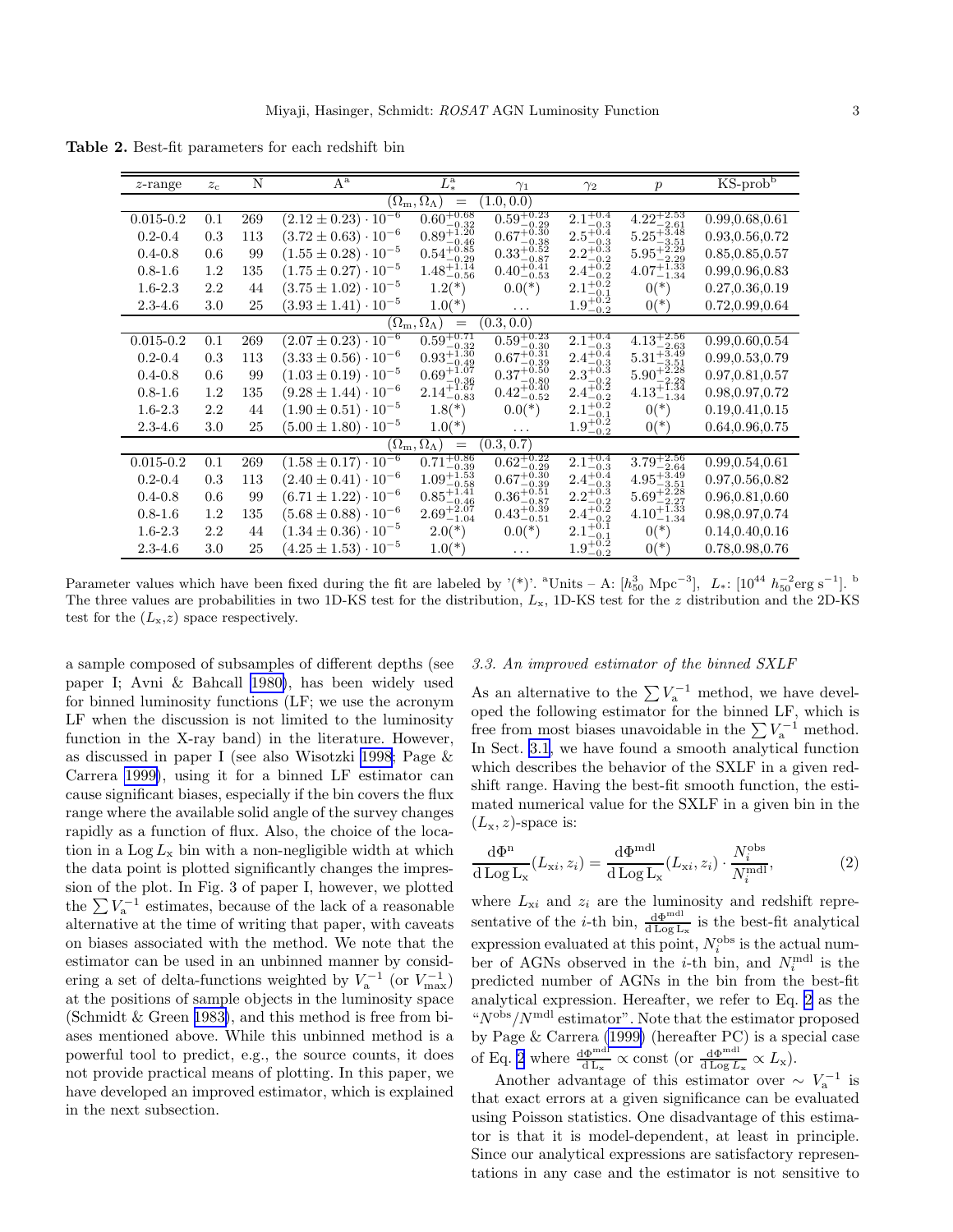

Fig. 1. The binned XLFs from a simulated sample using three different estimators (symbols with error bars as labeled) are compared with the underlying "true" XLF represented by dashed lines. The vertical positions of the three different estimators have been shifted vertically for display.

the details of the underlying model, the uncertainties due to the model dependence are practically negligible.

In order to compare the goodness of the estimators, we performed simulations. Using the actual best-fit model for the  $0.2 < z < 0.4$  bin for  $(\Omega_{\rm m}, \Omega_{\Lambda}) = (1.0, 0.0)$ , we generated a set of simulated AGNs. The number of simulated AGNs are 10 times those of the actual sample in order to reduce the Poisson errors. Using the simulated AGNs and the actual flux-area relation of our combined sample, we estimated binned SXLFs using three different estimators:  $\sum V_a^{-1}$ ,  $N^{\text{obs}}/N^{\text{mdl}}$  (Eq. [2\)](#page-2-0) and that of PC. The results are compared with the underlying SXLF, which was used to generate the simulated AGNs, in Fig. 1. For the models to evaluate  $N^{\text{mdl}}$ , we used the re-fitted model using the simulated sample rather than the original model. The  $1\sigma$  errors for the  $N^{\text{obs}}/N^{\text{mdl}}$  (Eq. [2\)](#page-2-0) and the PC estimators are Poisson errors calculated using Eqs. (7) and (12) of Gehrels [\(1986](#page-5-0)). On the other hand, the errors for the  $\sum V_{a}^{-1}$  estimator are from Eq. (3) of paper I and are inaccurate for bins with a small number of AGNs.

As shown in Fig. 1, the  $N^{\text{obs}}/N^{\text{mdl}}$  estimator best represents the original model and no estimated point deviates from the underlying model by more than  $2\sigma$ . The  $\sum V_{a}^{-1}$ estimator underestimates the XLF in the lowest luminosity bin as found in PC. We note that the PC estimator also systematically underestimates the LF in this particu-

lar case of the underlying model and the flux-area relation. This is expected because their estimator implicitly builds in the assumption  $\frac{d\Phi^{md}}{dL_x} \propto$  const as the underlying LF shape. This is much more weighted towards higher luminosities than any part of the realistic AGN XLF. Since the amount of this bias depends on the underlying model and the flux-area relation, as well as the points in the bin where the data are plotted, it is not surprising that the bias is not apparent in Fig. 2 of PC. They have also compensated for this bias upon comparing the estimated LF with a model. Instead of correcting the estimated binned LF using a good model (which our  $N^{\text{obs}}/N^{\text{mdl}}$  estimator does), they calculated the "model-expectated value of the estimator" to compare with the estimated value from the data. Detailed investigation and comparison of these different estimators in various cases are beyond the scope of this paper. Judging from this simulation, the above discussion on biases, and that the exact Poisson errors can be used for errors, we choose to use the  $N^{\text{obs}}/N^{\text{mdl}}$  estimator for our plots and tabulation.

# *3.4. The binned SXLF results*

Using the  $N^{\text{obs}}/N^{\text{mdl}}$  estimator, we revised the full SXLF plot (Fig. 3 of paper I), as shown in Fig. [2.](#page-4-0) Instead of connecting the data points, we overplotted the analytical model for each redshift bin.

The resulting binned SXLF are listed in Tables [3,](#page-6-0) [4,](#page-7-0) and [5](#page-7-0) for different sets of cosmological parameters respectively. The columns of these tables are  $-$  (1) the redshift range of the bin; (2) the luminosity range of the bin; (3) the number of AGNs in the sample for the bin and the number of non-"type 1" AGNs as defined in Appendix A of paper I; (4) the number of AGNs expected from the analytical model derived in Sect. [3.1](#page-1-0). (5) the binned SXLF estimated using Eq. [2](#page-2-0) using the model XLF evaluated at the central point of the bin, i.e.  $z = z_c$  (see Table [2\)](#page-2-0) and  $Log L_x = (Log L_{xmin} + Log L_{xmax})/2$ , where the subscripts min and max signify the borders of the bin in columns (1) and (2). The upper and lower errors correspond to Poisson errors estimated by Eqs. (7) and (12) of Gehrels [\(1986\)](#page-5-0) respectively using S=1 (corresponding to the confidence of the Gaussian  $1\sigma$ . When there is no object in the bin, the Poissonian 90% confidence upper-limit is given (corresponding to 2.3 objects). We recommend use of the values and errors under this column when, e.g. overplotting observed SXLF values with model predictions. The ASCII versions of these tables with additional columns and separate tables with only "type 1" AGNs are provided as a part of the *source* in the preprint archive of this paper  $(astro-ph/0101279).$  $(astro-ph/0101279).$  $(astro-ph/0101279).$ 

Figure [2](#page-4-0) shows that the lowest-redshift, lowestluminosity bin has a significant excess over the two powerlaw analytical expression (AGNs belonging to this bin have not been used for the two power-law fit), thus the actual underlying SXLF has a much steeper slope than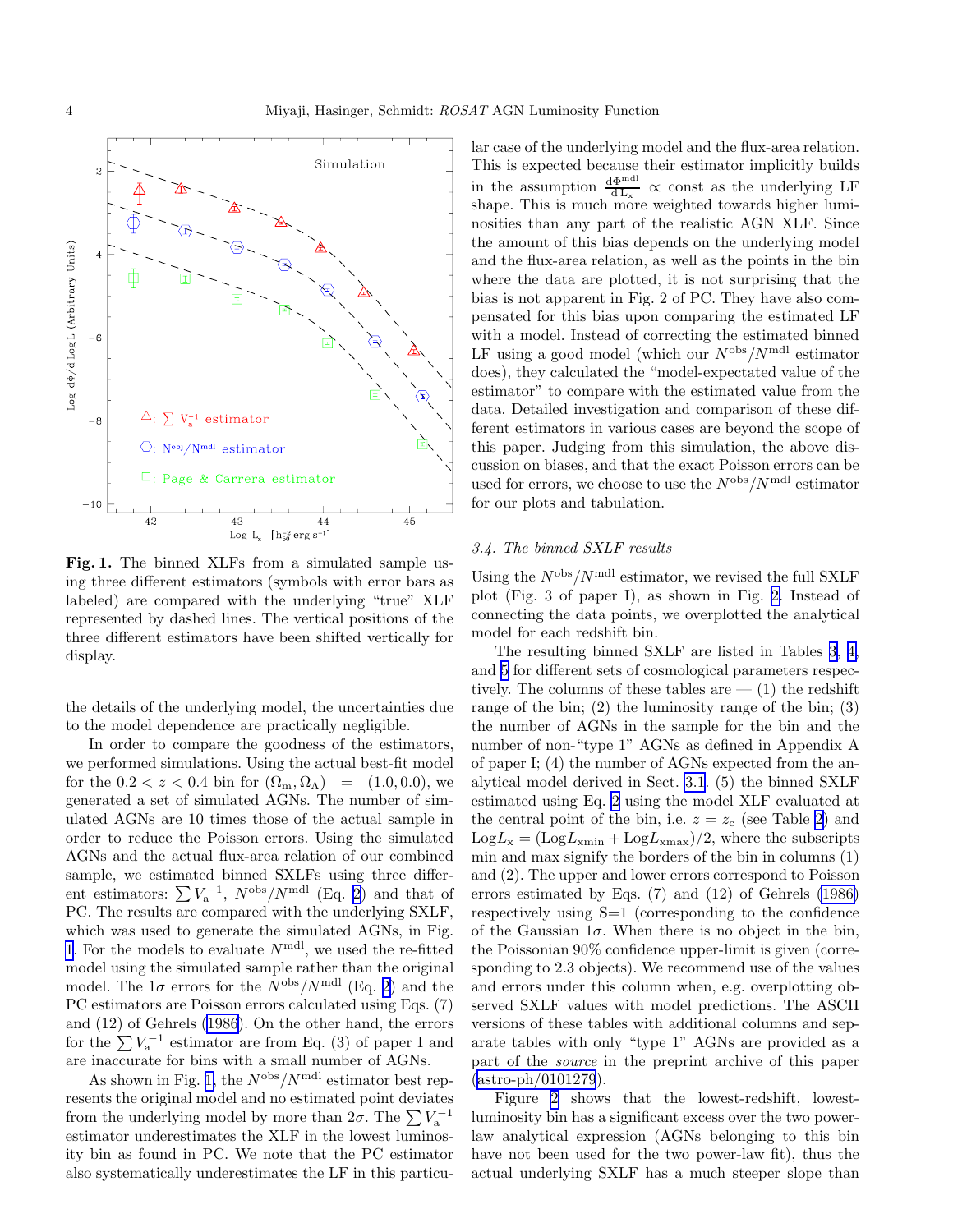<span id="page-4-0"></span>

Fig. 2. The binned SXLFs estimated by Eq[.2](#page-2-0) are plotted with Poisson errors corresponding to the significance range of Gaussian  $1\sigma$  from Eqs. (7) and (12) by Gehrels [\(1986\)](#page-5-0). The data points and error estimates are more accurate than Fig. 3 of paper I. Different symbols correspond to different redshift bins as indicated in the lower-left part of panel (a). The symbol attached to a downward arrow indicates the 90% upper limit (corresponding to 2.3 objects) for the bin with no AGN in the sample. The best-fit analytical model for each redshift bin in the luminosity range used for the fit is overplotted in dashed lines.

that used for  $N^{\text{mdl}}$ . In order to evaluate the bias caused by this, we have made an  $N^{\text{obs}}/N^{\text{mdl}}$  estimate of this particular bin using the *local* slope of  $\gamma = 1.7$  instead of  $\gamma \sim 0.6$ from the two power-law model. This gave a value about

10% lower, thus, the difference is much smaller than the statistical errors for this bin.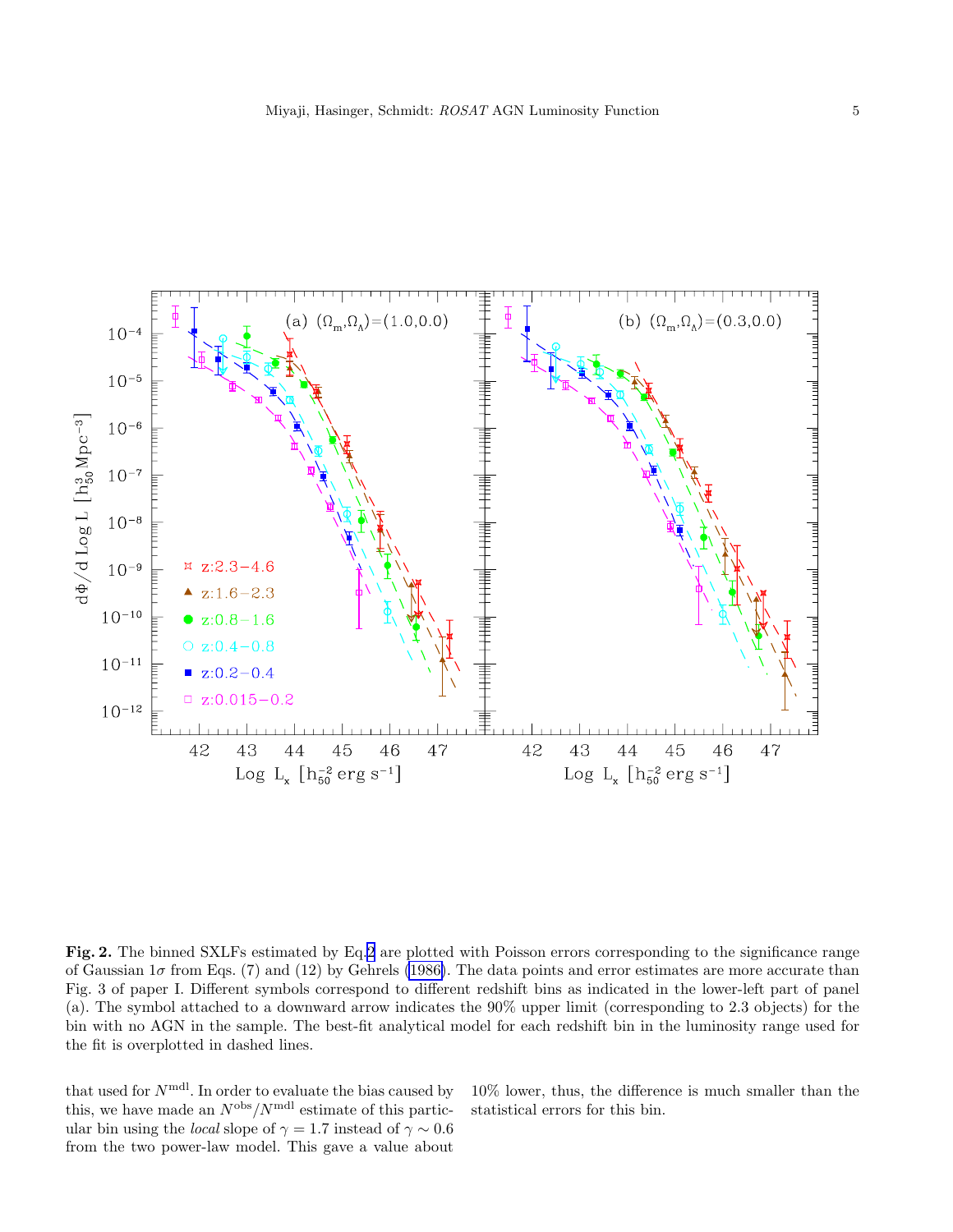# <span id="page-5-0"></span>4. Discussion

We have shown the tables of observed SXLF values for a number of standard set of cosmological parameters. These values are intended for direct comparison with models and plotting with realistic error bars. However, we list a number of caveats and sources of uncertainties, and related issues.

- *Countrate-to-flux conversion:* For the PSPC-based observations, where we can limit pulse-height channels, the uncertainty in the countrate-flux (in  $0.5-2$  [keV]) conversion is small  $(\pm 3\%$  for photon spectral index of  $\Gamma = 2.0 \pm 0.7$ . At the faintest end  $(S_{x14} < 0.5)$ , where only the HRI data are available, the conversion rate varies by  $\pm 40\%$  for the same spectral index range.
- *Optical classification of AGNs:* Since different catalogs used in this analysis have different criteria for type I and type II AGNs, we did not show separate expressions for these two populations. See appendix A. of paper I for the approximate difference in behavior of the tentative "type I" sample.
- *Incompleteness:* Most of the surveys used in the analysis are highly complete or we have selected an appropriate complete subset. In case there is incompleteness, we have corrected for it by assuming that the redshift distribution/content of the remaining sources are the same as the identified ones in the same flux range. This assumption is not likely to be the case, considering that they have not been identified not because of a random cause but because of optical faintness and difficulty in obtaining decent optical spectra. The only place that this could affect significantly is faintest end of RDS-LH  $(0.17 \leq S_{x14} \leq 0.38)$ , where the identification completeness is  $\sim 80\%$ . (At  $S_{x14} \ge 0.38$ , the identification completeness is  $≥ 95\%$  in any flux range). This could affect the behavior of, e.g. the apparent break at the low luminosity end in  $1.6 \leq z < 2.3$ .
- *X-ray spectra/absorption:* A serious model composer should be aware that the luminosity given here is for  $0.5 - 2$  [keV] in the observer frame. Thus, one should compare the model, with their own spectra[l assumptions \(spectral index, absorption, fraction](http://arxiv.org/abs/astro-ph/0011341) of absorbed AGNs which may depend on luminosity/redshift), should compute the apparent luminosity in the  $0.5(1+z) - 2(1+z)$ [keV] range and compare it with the values listed in this paper. The latest population synthesis model based on absorbed and unabsorbed AGNs by Gilli et al. (2000) has applied this approach using the tables shown in this paper. However, as discussed in paper I., the no K-correction case corresponds to a K-correction assuming a power-law photon index of  $\Gamma = 2$ , which is the most representative spectrum for the soft X-ray sources in the sample. Thus for many purposes, considering our tabulated values as K-corrected SXLF would be accurate enough.

– *Large-Scale Structure:* The lowest redshift bin covers  $0.015 < z < 0.2$  and there is some concern about the effect of the large-scale structure of the universe, which could be confused with the effect of evolution. Zucca et al. [1997](#page-6-0) found an underdensity of galaxies in the local universe out to z∼ 0.05. However, it might be because of the structure within their survey field of  $\sim$  27 [deg<sup>2</sup>] rather than that of the entire space out to this redshift. The solid angle surveyed by RBS is ∼ 50% of the sky and the fields of SA-N are scattered in various directions. In any event, our lowest redshift bin samples a sufficiently large volume of space to  $z = 0.2$ with a uniform redshift coverage, thus it is unlikely that the calculated SXLF is significantly biased by the large-scale structure of the universe.

Acknowledgements. This work is based on a combination of extensive ROSAT surveys from a number of groups. Our work is indebted to the effort of the ROSAT team and the optical followup teams in producing data and the catalogs used in the analysis. In particular, we thank K. Mason, A. Schwope, G. Zamorani, I. Appenzeller, and I. McHardy for providing us with and allowing us to use their data prior to publication of the catalogs. TM was supported by a fellowship from the Max-Planck-Society during his appointment at MPE. GH acknowledges DLR grant FKZ 50 OR 9403 5. We thank the referee, T. Shanks, for useful comments.

### References

- Appenzeller I., Thiering I., Zickgraf F.-J. et al. 1998, ApJS 117, 319
- Avni Y., Bahcall J.N. 1980, ApJ 235, 694
- Bower R.G., Hasinger G., Castander F.J. et al. 1996, MNRAS 281, 59
- Boyle B.J., Shanks T., Georgantopoulos I., Stewart G.C., Griffiths R.E. 1994, MNRAS 271, 639
- Comastri A., Setti G., Zamorani G., Hasinger G. 1995, A&A 296, 1
- Fasano G., Franceschini A. 1987, MNRAS 225, 155
- Fischer J.-U., Hasinger G., Schwope A.D. et al. 1998, Astron. Nachr. 319, 347
- Gehrels N. 1986, ApJ, 303, 336
- Gilli R., Risalti G. Salvati M. 1999 A&A 347, 424
- Gilli R., Salvati M., Hasinger G. 2001 A&A in press, [\(astro](http://arxiv.org/abs/astro-ph/0011341)ph/0011341)
- Hasinger G., 1996 A&AS, 120, C607
- Hasinger G. 1998, AN 319, 37
- Hasinger G., Burg R., Giacconi R., et al., 1993, A&A 275, 1
- Hasinger G., Burg R., Giacconi R., et al. 1998, A&A 329, 482
- Hasinger G., Lehmann I., Giacconi R. et al. 1999 in Highlights in X-ray Astronomy in Honor of Joachim Trümper's 65th Birthday, MPE Report (Garching:MPE)
- Hasinger G., Altieri B., Arnaud M et al. 2001, A&A, 365, L45

Hornschemeier A.E., Brandt W.N., Garmire G.P., et al., ApJ in press (astro/ph-0042460

- Jones L.R., McHardy I.M., Merrifield M.R. et al. 1996, MN-RAS, 285, 547
- Lehmann I., Hasinger G., Schmidt M. et al. 2000, A&A 352, 35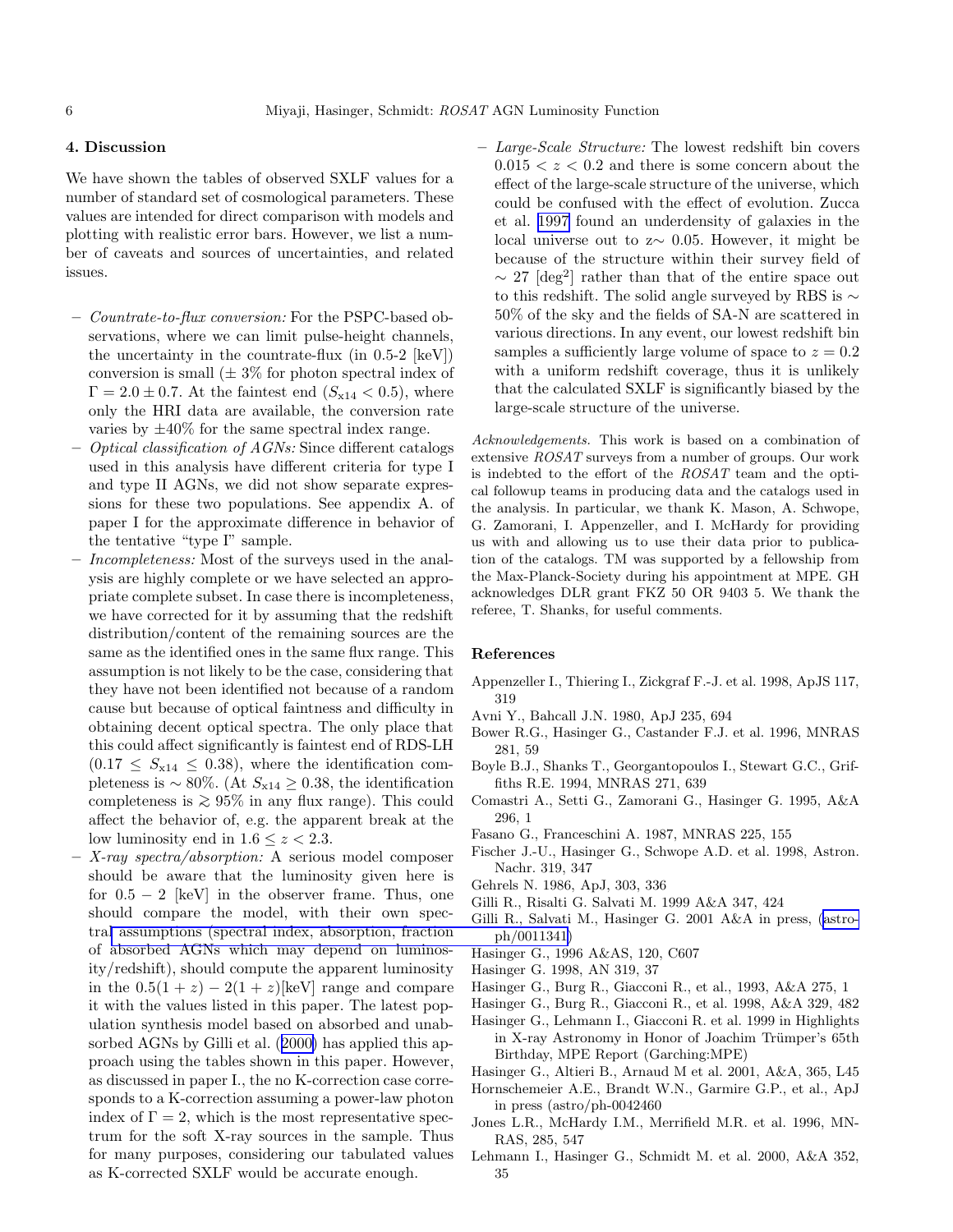$\equiv$ 

<span id="page-6-0"></span>Madau P., Ghisellini G., Fabian A.C. 1994, MNRAS 270, L17

Table 3. The full binned SXLF values – 1.

- Marshall H.L., Avni Y., Tananbaum H., Zamorani G. 1983, ApJ 269, 35
- Mason K., Carrera F.J., Hasinger G. et al. 2000, MNRAS 311, 456
- McHardy I., Jones L.R., Merrifield M.R. et al. 1998 MNRAS 295, 641
- Miyaji T., Ishisaki Y., Ogasaka Y., Ueda Y. et al. 1998, A&A 334, L13
- Miyaji T., Hasinger G., Schmidt M. 1999, in Highlights in X-ray Astronomy in Honor of Joachim Trümper's 65th Birthday, MPE Report (Garching:MPE) in press, [\(astro](http://arxiv.org/abs/astro-ph/9809398)ph/[9809398,](http://arxiv.org/abs/astro-ph/9809398) M99a)
- Miyaji T., Hasinger G., Schmidt M. 2000, A&A 353, 25 (paper I)
- Miyaji T., Hasinger G., Schmidt M. 2000, Adv. Sp. Res. 25, 827
- Mushotzky R.F., Cowie L.L., Barger A.J., Arnaud K.A. 2000, Nature 404, 459
- Page M.J., Mason K.O., McHardy I.M., Jones L.R., Carrera F. J. 1997, MNRAS 291, 324
- Page M.J., Carrera F.J. 1999, MNRAS 311, 433
- Press W.H., Teukolsky S.A., Vetterling W.T., Flannery B.P. 1992 Numerical Recipes in Fortran (Cambrideg: Cambridge Univ. Press), 640
- Schmidt M. 1968, ApJ 151, 393
- Schmidt M, Green R.F. 1983, ApJ 269, 352
	- the Universe, MPE Report 263 (Garching:MPE), 395
- Schmidt M., Hasinger G., Gunn J. et al. 1998, A&A 329, 495
- Schwope A.D., Hasinger G., Lehmann I. et al. 2000, Astr. Nachr. 321, 1
- Voges W. 1994, in Basic Space Science, Haubold H.J. & Onuora L.I. (eds.) 202
- Voges W., Aschenbach B., Boller Th. et al. 1999, A&A 349, 389
- Wisotzki L. 1998, Astr. Nachr. 319, 257
- Zamorani G., Mignoli M, Hasinger G. et al. 1999, A&AS 346, 732
- Zickgraf F.-J., Thiering I., Krautter J. et al. 1997, A&AS, 123 103
- Zucca E., Zamorani, G., Vettolani, G. et al. 1997, A&A 326, 477

|                  | $(\Omega_{\rm m},\overline{\Omega_\Lambda}) =$ |                  |                |                                                                                                                                                                                                    |  |
|------------------|------------------------------------------------|------------------|----------------|----------------------------------------------------------------------------------------------------------------------------------------------------------------------------------------------------|--|
| $\boldsymbol{z}$ | $\text{Log } L_x^{\text{a}}$                   | $N^{\rm obs}$    | $N^{\rm{mdl}}$ | b<br>$d\Phi^n$<br>$d$ Log $L_x$                                                                                                                                                                    |  |
| (1)              | (2)                                            | (3)              | (4)            | (5)                                                                                                                                                                                                |  |
| $.015 - 0.2$     | 41.30-41.70                                    | 5(3)             | 1.0            | $(2.3^{+1.5}_{-1.0})$<br>$\cdot 10^{-4}$                                                                                                                                                           |  |
| $.015 - 0.2$     | 41.70-42.40                                    | 8(2)             | 6.3            | $(2.8^{+1.3}_{-1.0}) \cdot 10^{-5}$                                                                                                                                                                |  |
| $.015 - 0.2$     | 42.40-43.00                                    | 23(3)            | 26.8           | $\binom{1.5}{1.6} \cdot 10^{-6}$<br>$(7.7^{+}$                                                                                                                                                     |  |
| $.015 - 0.2$     | 43.00-43.50                                    | 61(7)            | 58.4           | $\frac{10}{0.5}$ . $10^{-6}$<br>$\frac{0.5}{0.2}$ .<br>$(3.9^{+0.0}_{-0.0})$                                                                                                                       |  |
| $.015 - 0.2$     | 43.50-43.80                                    | 56(3)            | 52.6           |                                                                                                                                                                                                    |  |
| $.015 - 0.2$     | 43.80-44.20                                    | 55(4)            | 65.5           |                                                                                                                                                                                                    |  |
| $.015 - 0.2$     | 44.20-44.50                                    | 35(1)            | 31.6           | $(1.6^{+0.2}_{-0.2}) \cdot 10^{-6}$<br>$(4.1^{+0.6}_{-0.6}) \cdot 10^{-7}$<br>$(1.3^{+0.2}_{-0.2}) \cdot 10^{-7}$                                                                                  |  |
| $.015 - 0.2$     | 44.50-45.00                                    | 30               | 25.0           | $(2.1^{+0.4}_{-0.4})\cdot 10^{-8}$                                                                                                                                                                 |  |
| $.015 - 0.2$     | 45.00-45.70                                    | 1                | 3.0            | $(3.3^{+6.8}_{-2.7}) \cdot 10^{-10}$                                                                                                                                                               |  |
|                  |                                                |                  |                |                                                                                                                                                                                                    |  |
| $0.2 - 0.4$      | 41.70-42.10                                    | 1                | 0.8            | $(1.1^{+2.3}_{-0.9}) \cdot 10^{-4}$<br>$(2.8^{+2.5}_{-1.5}) \cdot 10^{-5}$<br>$(1.9^{+0.5}_{-0.4}) \cdot 10^{-5}$<br>$(5.9^{+1.3}_{-1.4}) \cdot 10^{-6}$                                           |  |
| $0.2 - 0.4$      | 42.10-42.70                                    | 3(2)             | $4.3\,$        |                                                                                                                                                                                                    |  |
| $0.2 - 0.4$      | 42.70-43.30                                    | 18(5)            | 15.1           |                                                                                                                                                                                                    |  |
| $0.2 - 0.4$      | 43.30-43.80                                    | 27(3)            | 26.3           |                                                                                                                                                                                                    |  |
| $0.2 - 0.4$      | 43.80-44.30                                    | 25(3)            | 29.0           | $(1.1^{+0.3}_{-0.2}) \cdot 10^{-6}$                                                                                                                                                                |  |
| $0.2 - 0.4$      | 44.30-44.90                                    | 26(1)            | $23.5\,$       | $\binom{2.2}{1.9} \cdot 10^{-8}$<br>$(9.6^{+}$                                                                                                                                                     |  |
| $0.2 - 0.4$      | 44.90-45.40                                    | 13               | 11.3           | $(4.7^{+1.6}_{-1.3}) \cdot 10^{-9}$                                                                                                                                                                |  |
|                  |                                                |                  |                |                                                                                                                                                                                                    |  |
| $0.4 - 0.8$      | 42.30-42.70                                    | 0                | 1.1            | $< 7.9 \cdot 10^{-5}$                                                                                                                                                                              |  |
| $0.4 - 0.8$      | 42.70-43.30                                    | 13(7)            | 10.8           | $(3.1^{+1.1}_{-0.9}) \cdot 10^{-5}$                                                                                                                                                                |  |
| $0.4 - 0.8$      | 43.30-43.60                                    | 14(4)            | 11.7           | $(1.8^{+0.6}_{-0.5})\cdot 10^{-5}$                                                                                                                                                                 |  |
| $0.4 - 0.8$      | 43.60-44.20                                    | 38               | 43.2           |                                                                                                                                                                                                    |  |
| $0.4 - 0.8$      | 44.20-44.80                                    | 19(1)            | 16.8           |                                                                                                                                                                                                    |  |
| $0.4 - 0.8$      | 44.80-45.40                                    | 10               | 8.9            |                                                                                                                                                                                                    |  |
| $0.4 - 0.8$      | 45.40-46.50                                    | 5                | 6.5            | $(3.9^{+0.7}_{-0.6}) \cdot 10^{-6}$<br>$(3.3^{+0.9}_{-0.7}) \cdot 10^{-7}$<br>$(1.5^{+0.6}_{-0.5}) \cdot 10^{-8}$<br>$(1.3^{+0.8}_{-0.6}) \cdot 10^{-10}$                                          |  |
|                  |                                                |                  |                |                                                                                                                                                                                                    |  |
| $0.8 - 1.6$      | 42.70-43.30                                    | 5                | 2.9            | $(8.9^{+5.6}_{-3.8}) \cdot 10^{-5}$                                                                                                                                                                |  |
| $0.8 - 1.6$      | 43.30-43.90                                    | 23(2)            | 26.9           | $(2.4^{+0.6}_{-0.5})\cdot 10^{-5}$                                                                                                                                                                 |  |
| $0.8 - 1.6$      | 43.90-44.50                                    | 55               | 53.0           |                                                                                                                                                                                                    |  |
| $0.8 - 1.6$      | 44.50-45.10                                    | 39               | 36.0           |                                                                                                                                                                                                    |  |
| $0.8 - 1.6$      | 45.10-45.70                                    | 5                | 9.0            |                                                                                                                                                                                                    |  |
| $0.8 - 1.6$      | 45.70-46.20                                    | $\overline{4}$   | 3.1            | $\begin{array}{l} (8.2^{+1.2}_{-1.1}) \cdot 10^{-5}\\ (5.6^{+1.0}_{-0.9}) \cdot 10^{-7}\\ (1.1^{+0.7}_{-0.5}) \cdot 10^{-8}\\ (1.2^{+0.9}_{-0.6}) \cdot 10^{-8}\\ (1.2^{+0.9}_{-0.6}) \end{array}$ |  |
| $0.8 - 1.6$      | 46.20-46.90                                    | $\overline{4}$   | 2.3            | $(6.1_{-2.9}^{+4.5}) \cdot 10^{-11}$                                                                                                                                                               |  |
|                  |                                                |                  |                |                                                                                                                                                                                                    |  |
| $1.6 - 2.3$      | 43.60-44.20                                    | 9                | 13.1           | $(1.8^{+0.8}_{-0.6}) \cdot 10^{-5}$                                                                                                                                                                |  |
| $1.6 - 2.3$      | 44.20-44.80                                    | 18               | 12.9           |                                                                                                                                                                                                    |  |
| $1.6 - 2.3$      | 44.80-45.50                                    | $14\,$           | $10.5\,$       |                                                                                                                                                                                                    |  |
| $1.6 - 2.3$      | $45.50 - 46.10$                                | 2                | 2.3            | $(5.8^{+1.6}_{-1.4}) \cdot 10^{-6}$<br>$(2.5^{+0.8}_{-0.7}) \cdot 10^{-7}$<br>$(6.7^{+8.0}_{-4.3}) \cdot 10^{-9}$                                                                                  |  |
| $1.6 - 2.3$      | 46.10-46.80                                    | $\boldsymbol{0}$ | 1.5            | $< 4.6 \cdot 10^{-10}$                                                                                                                                                                             |  |
| $1.6 - 2.3$      | 46.80-47.40                                    | 1                | 1.0            | $(1.2^{+2.5}_{-1.0}) \cdot 10^{-11}$                                                                                                                                                               |  |
|                  |                                                |                  |                |                                                                                                                                                                                                    |  |
| $2.3 - 4.6$      | 43.70-44.10                                    | $\overline{c}$   | 3.4            |                                                                                                                                                                                                    |  |
| $2.3 - 4.6$      | 44.10-44.80                                    | 12               | 10.5           |                                                                                                                                                                                                    |  |
| $2.3 - 4.6$      | 44.80-45.40                                    | 7                | 4.3            |                                                                                                                                                                                                    |  |
| $2.3 - 4.6$      | 45.40-46.20                                    | $\overline{2}$   | $3.2\,$        | $\begin{array}{l} (3.6^{+4.3}_{-2.3}) \cdot 10^{-5}\\ (6.0^{+2.2}_{-1.7}) \cdot 10^{-6}\\ (4.6^{+2.3}_{-1.7}) \cdot 10^{-7}\\ (7.8^{+9.4}_{-5.0}) \cdot 10^{-9}\\ \end{array}$                     |  |
| $2.3 - 4.6$      | 46.20-47.00                                    | 0                | 1.4            | $< 5.4 \cdot 10^{-10}$                                                                                                                                                                             |  |
| $2.3 - 4.6$      | 47.00-47.50                                    | 2                | 1.0            | $(3.8^{+4.6}_{-2.5}) \cdot 10^{-11}$                                                                                                                                                               |  |
|                  |                                                |                  |                |                                                                                                                                                                                                    |  |

Notes:  ${}^{a}L_{x} [h_{50}^{-2} \text{ erg s}^{-1}]$  in 0.5-2 [keV].  ${}^{b} [h_{50}^{3} \text{ Mpc}^{-3}]$ . <sup>c</sup> The AGNs in this row are outside of the luminosity range used for the model fit.